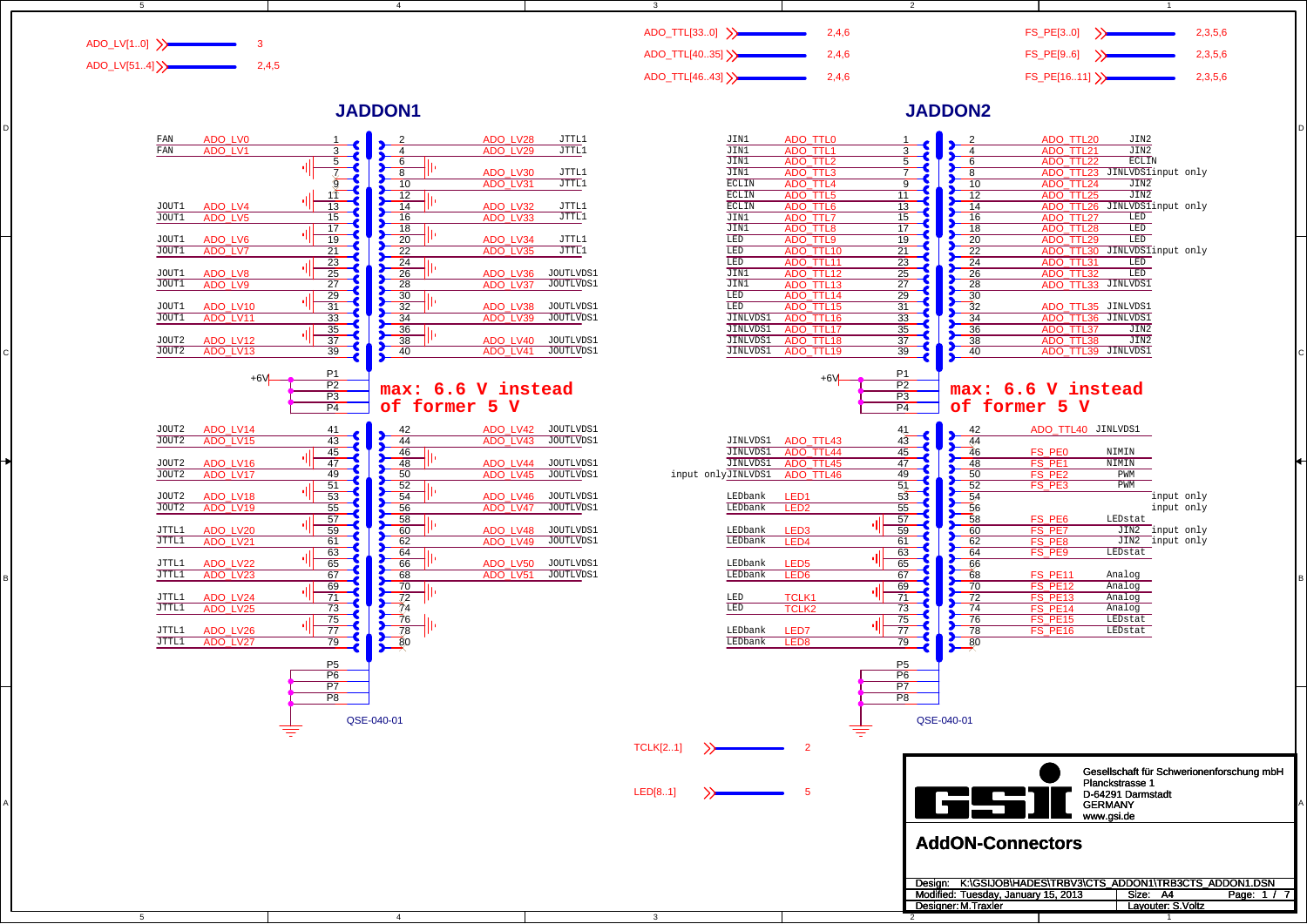

4

 $\overline{4}$ 

#### **Place LEDs behind the RJ45**



5

D

C

5





2

2



1

1

**Place LEDs behind the RJ45** 





680R @ 2.5V = 0.89mA - normal330R @ 2.5V = 1.8mA - good for RJ-45 because of light guides through connector

1800R @ 3.3V = 0.75mA - dim for LED bar1500R @ 3.3V = 0.93mA - normal 810R @ 3.3V = 1.7mA - RJ-45

3

| ADO_LV4<br>JOUT1 1<br>158R<br>$\overline{R1}$<br>$\frac{140R}{R^2}$<br>JOUT1 2<br>ADO_LV5<br>$-R3$ $158R$ | JOUT <sub>2</sub> 1<br>ADO_LV12<br>$-R13$ $158R$<br>$-$ R14 $\frac{140R}{ }$<br>JOUT2_2<br>ADO_LV13 R15 158R   |                                                                                                                                                                               |
|-----------------------------------------------------------------------------------------------------------|----------------------------------------------------------------------------------------------------------------|-------------------------------------------------------------------------------------------------------------------------------------------------------------------------------|
| JOUT1_3<br>ADO_LV6<br>$-158R$<br>R4<br>140R<br>R5<br>JOUT1 4<br>ADO_LV7<br>R6                             | JOUT2_3<br>ADO_LV14<br>$-R16$ $158R$<br>140R<br><b>R17</b><br>JOUT2_4<br>ADO_LV15 R18 158R                     |                                                                                                                                                                               |
| JOUT1_5<br>ADO_LV8<br>158R<br>$\overline{R7}$<br>JOUT1 6<br>ADO_LV9<br>FR9 158R                           | JOUT <sub>2</sub> 5<br>ADO_LV16<br>$-R19$ $158R$<br>140R<br><b>R20</b><br>JOUT2 6<br>ADO_LV17<br>$-R21$ $158R$ |                                                                                                                                                                               |
| JOUT <sub>1_7</sub><br>ADO_LV10<br>R <sub>10</sub> 158R<br>140R<br>ADO_LV11 R12 158R<br>JOUT1 8           | JOUT <sub>2</sub> 7<br>ADO_LV18<br>$-R22$ $158R$<br>140R<br>R <sub>23</sub><br>JOUT2 8<br>ADO_LV19 R24 158R    | Gesellschaft für Schwerionenforschung mbH                                                                                                                                     |
| FS_PE[30]<br>1,3,5,6                                                                                      | ADO_LV[514] >><br>$ADO_TTL[330]$ ><br>1,4,6<br>1,4                                                             | Planckstrasse 1<br>D-64291 Darmstadt<br><b>GERMANY</b><br>www.gsi.de                                                                                                          |
| FS_PE[96]<br>1,3,5,6<br>FS_PE[1611] >><br>1,3,5,6                                                         | ADO_TTL[4035] >><br>1,4,6<br>ADO_TTL[4643] >><br>1,4,6                                                         | <b>RJ45-Connectors</b>                                                                                                                                                        |
|                                                                                                           |                                                                                                                | K:\GSIJOB\HADES\TRBV3\CTS ADDON1\TRB3CTS ADDON1.DSN<br>Desian:<br>Size: A4<br>Modified: Tuesday, January 15, 2013<br>Page: 2 / 7<br>Designer: M. Traxler<br>Layouter: S.Voltz |

3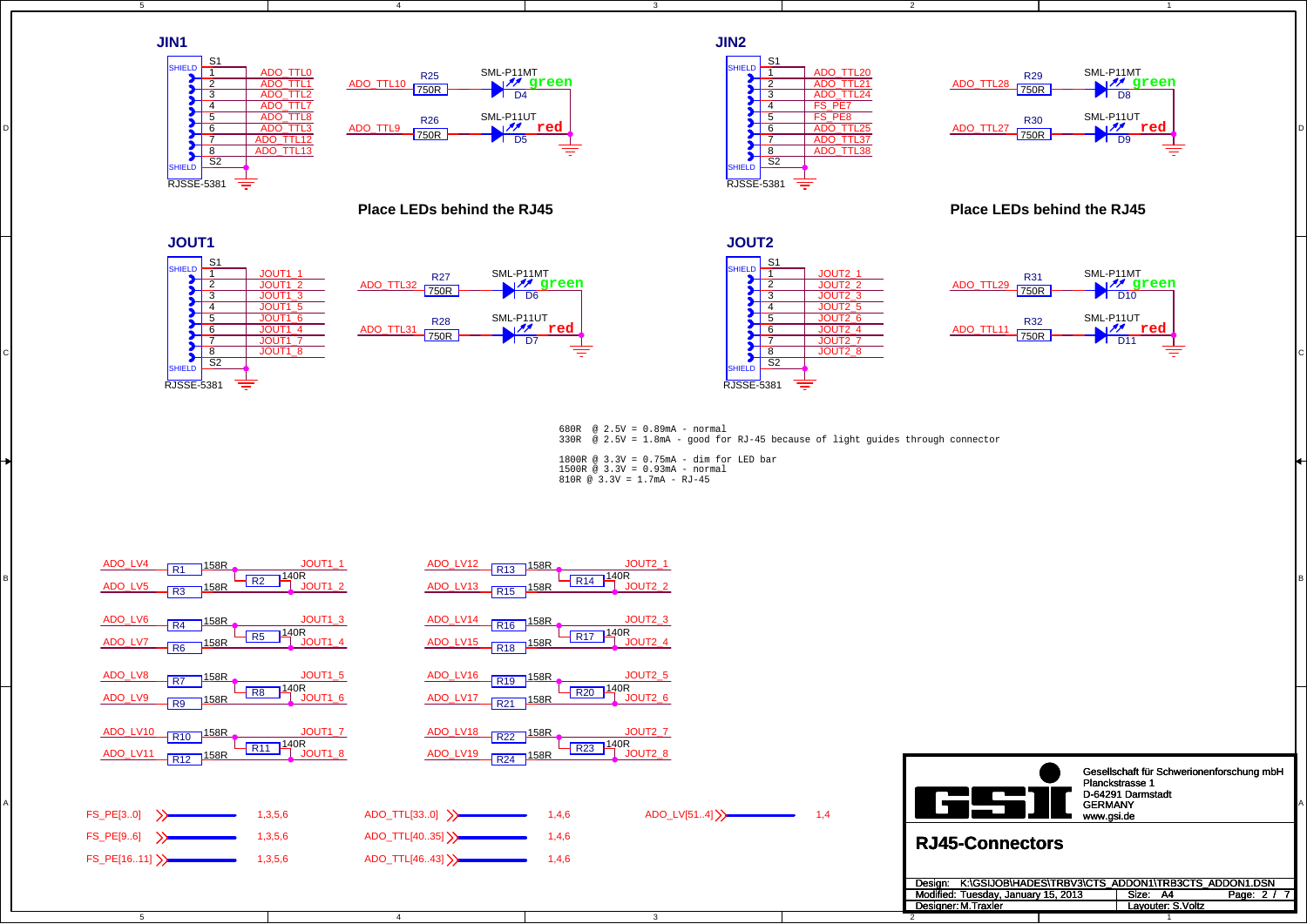

1

2







4

3

3

5

D

C

B

A

5



4

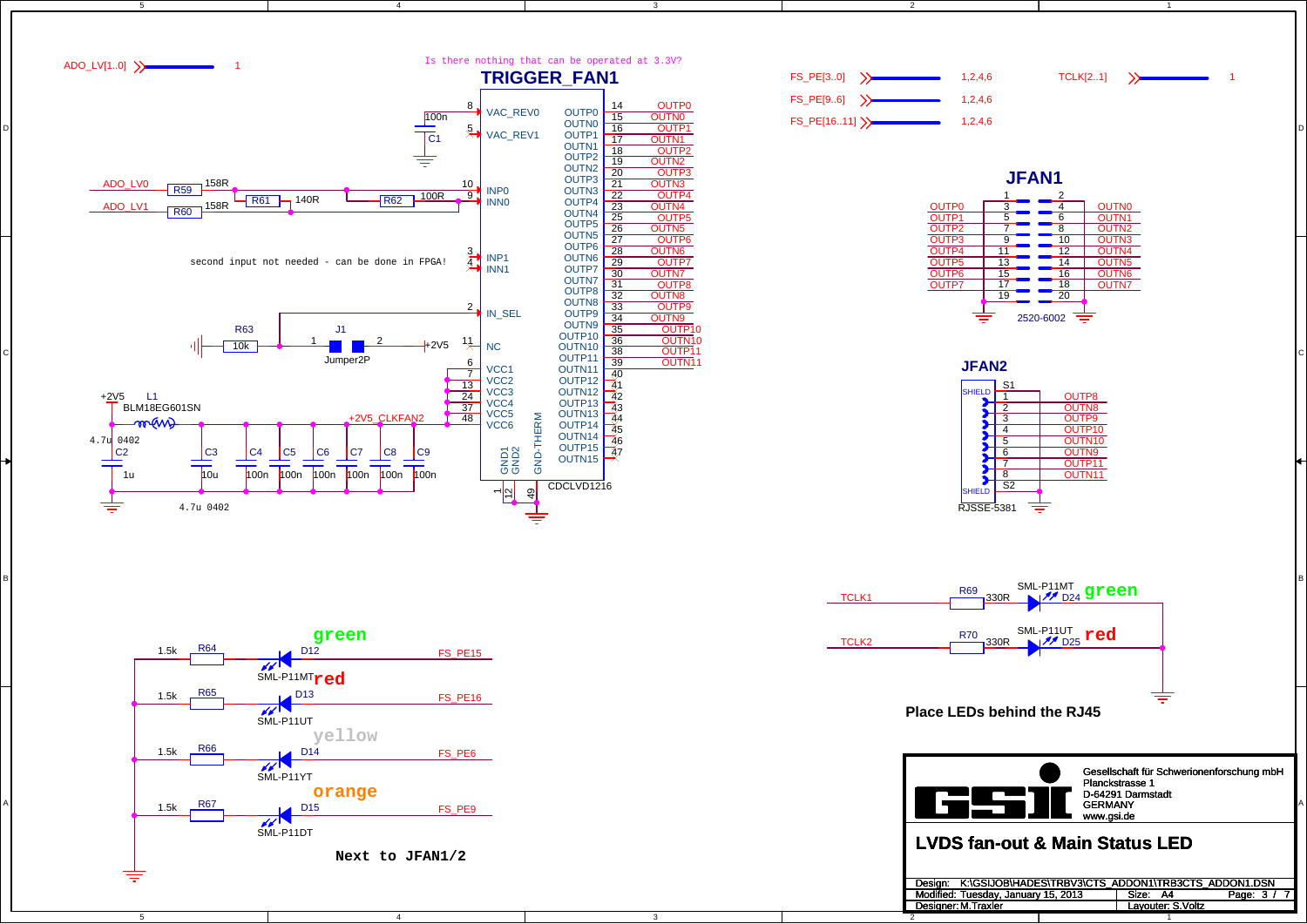| $\mathsf{ADO\_TTL}[330]$ >> | 1.2.6 |
|-----------------------------|-------|
|                             |       |
| ADO_TTL[4035] >>            | 1.2.6 |
| ADO_TTL[4643] >>            | 1,2,6 |

3

DI<br>DI

3

BI<br>BI

4

**JINLVDS1**

5

D

B





| 2520-6002                                                                                                                                            | JOUTLVDS1<br><b>JOUTLVDS9</b><br>ADO_LV36 R33 158R<br>ADO_LV44<br>$\frac{158R}{R}$<br>$R46$ $140R$<br>$-R34$ $14^{0R}$<br><b>JOUTLVDS2</b><br>ADO_LV45 R47 158R<br>JOUTLVDS10<br>ADO_LV37 R35 158R                |  |
|------------------------------------------------------------------------------------------------------------------------------------------------------|-------------------------------------------------------------------------------------------------------------------------------------------------------------------------------------------------------------------|--|
| <b>JOUTLVDS1</b>                                                                                                                                     | JOUTLVDS11<br><b>JOUTLVDS3</b><br>ADO_LV46<br>ADO_LV38 R36 158R<br>$R48$ $158R$<br>$-R37^{140R}$<br>$\frac{140R}{R49}$<br>JOUTLVDS4<br>JOUTLVDS12<br>ADO_LV39 R38 158R<br>ADO_LV47<br>$-R50$ $158R$               |  |
| <b>JOUTLVDS1</b><br><b>JOUTLVDS2</b><br><b>JOUTLVDS3</b><br>JOUTLVDS4<br><b>JOUTLVDS5</b><br><b>JOUTLVDS6</b><br><b>IOUTLVDS7</b><br><b>JOUTLVDS</b> | JOUTLVDS13<br><b>JOUTLVDS5</b><br>ADO_LV48<br>ADO_LV40 R39 158R<br>R51 158R<br>$-R52^{140R}$<br>$-R40$ $140R$<br>JOUTLVDS14<br><b>JOUTLVDS6</b><br>ADO_LV49 R53 158R<br>ADO_LV41 R41 158R                         |  |
| <b>OUTLVDS9</b><br>JOUTLVDS1<br><b>JOUTLVDS11</b><br>JOUTLVDS1<br><b>JOUTLVDS13</b><br>JOUTLVDS1<br>1015<br>$\overline{\phantom{a}}$<br>$\sim$       | JOUTLVDS15<br><b>JOUTLVDS7</b><br>ADO_LV42 R42 158R<br>ADO_LV50<br>R54 158R<br>$-R43^{140R}$<br>$-R55$ $14^{0R}$<br><b>JOUTLVDS8</b><br>JOUTLVDS16<br>ADO_LV43 R44 158R<br>ADO_LV51<br>$\frac{}{\sqrt{856}}$ 158R |  |

っ

Designer: M. Traxler

2

 $ADO_LV[51..4]$   $\rightarrow$  1,2,5

| Gesellschaft für Schwerionenforschung mbH<br>Planckstrasse 1<br>D-64291 Darmstadt<br><b>GERMANY</b><br>www.gsi.de | $\overline{\phantom{0}}$ | Pinheader I/O                                                                                                                       |
|-------------------------------------------------------------------------------------------------------------------|--------------------------|-------------------------------------------------------------------------------------------------------------------------------------|
|                                                                                                                   |                          |                                                                                                                                     |
|                                                                                                                   |                          |                                                                                                                                     |
|                                                                                                                   |                          | .<br>.<br>.<br>LV23<br>ADO<br><b>ADO LV22</b><br><b>ADO</b><br><b>NDO LV24</b><br>$\overline{\phantom{1}}$<br>ADO LV26<br>2520-6002 |

Design: K:\GSIJOB\HADES\TRBV3\CTS\_ADDON1\TRB3CTS\_ADDON1.DSN<br>Modified: Tuesday, January 15, 2013 | Size: A4 Page: 4 / 7

M.Traxler **S.Voltz** 

1

1



 $\overline{4}$ 

 $\overline{5}$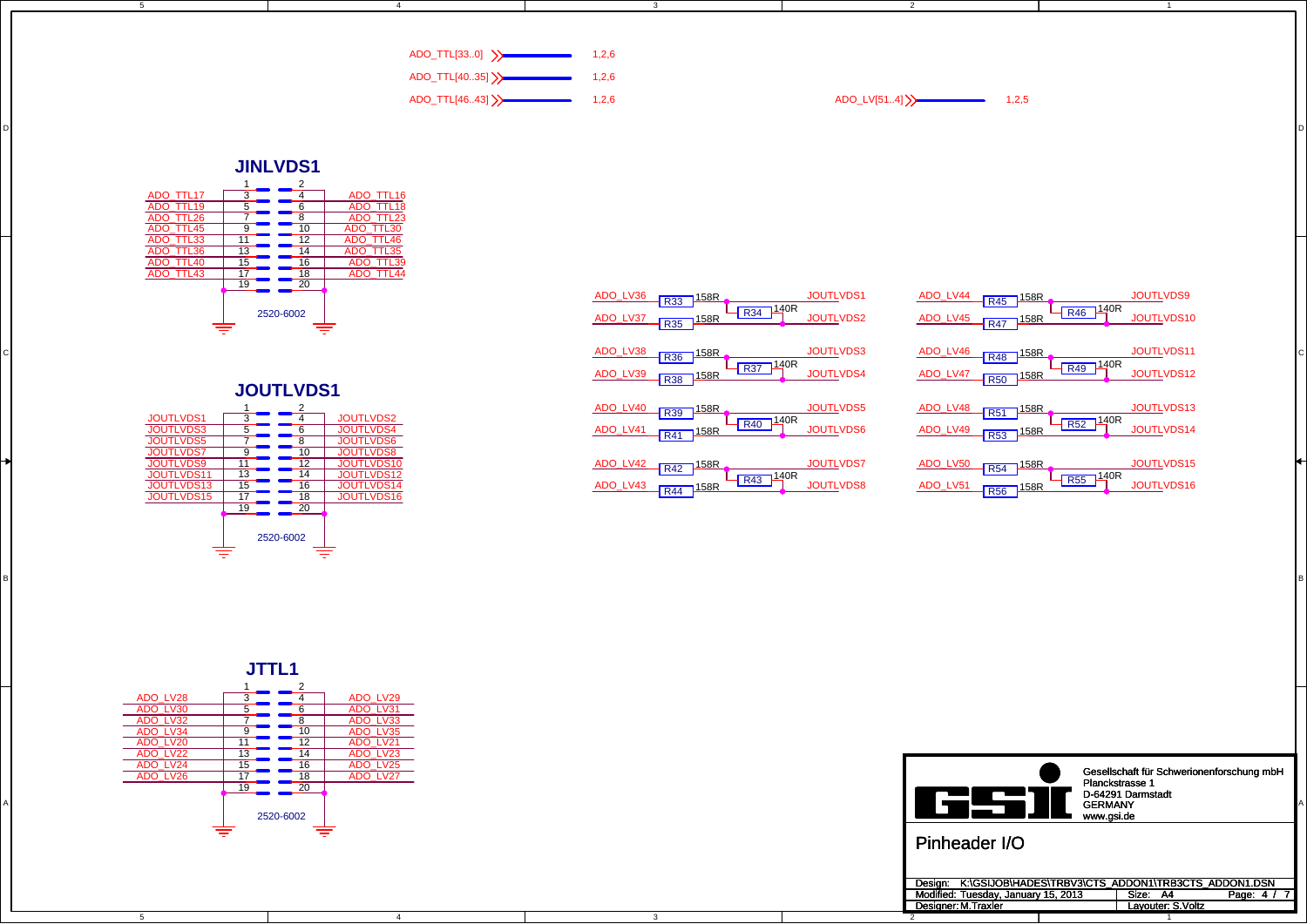



**8 x yellow**

3

3



っ

Designer: M. Traxler

1

M.Traxler **S.Voltz**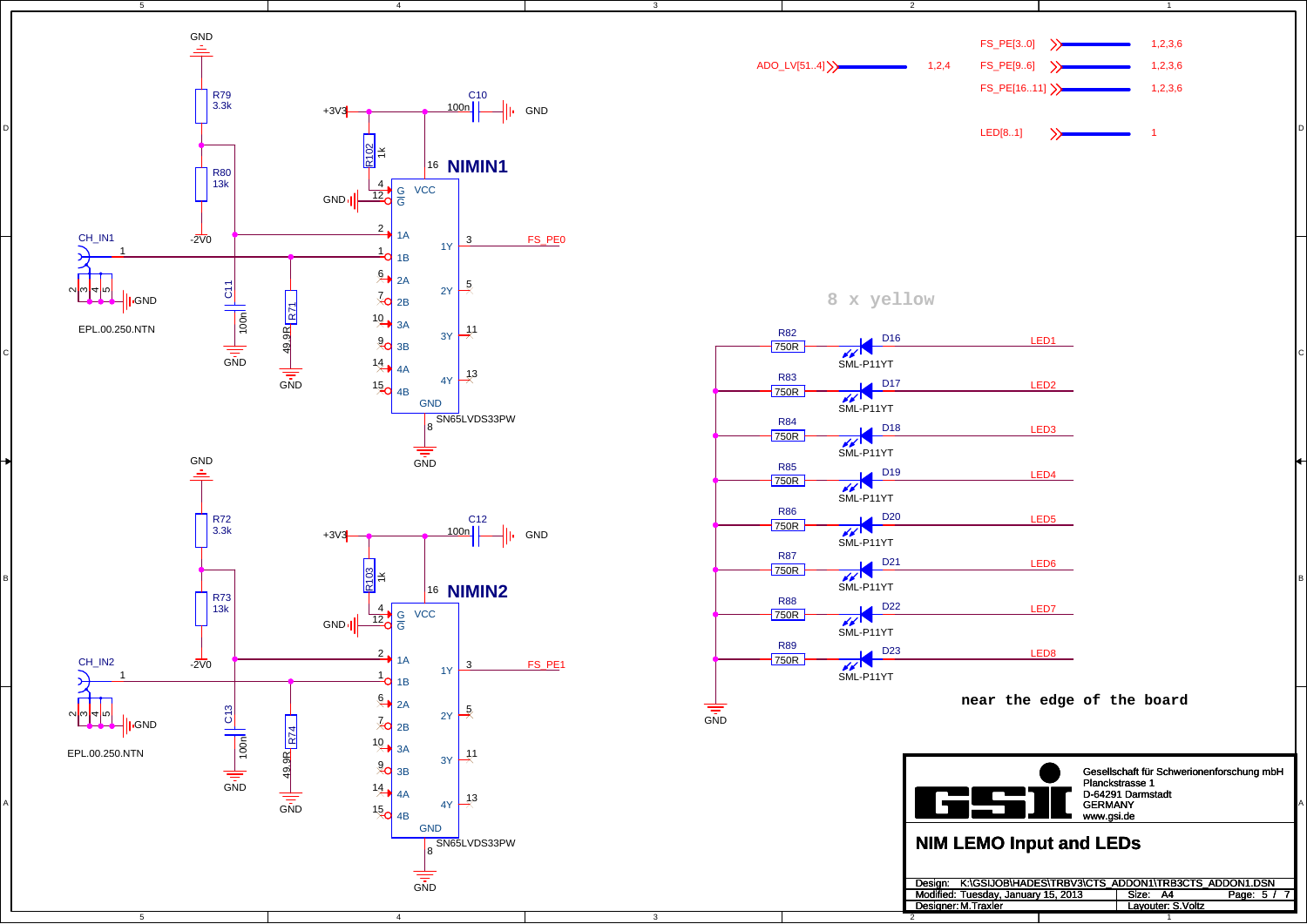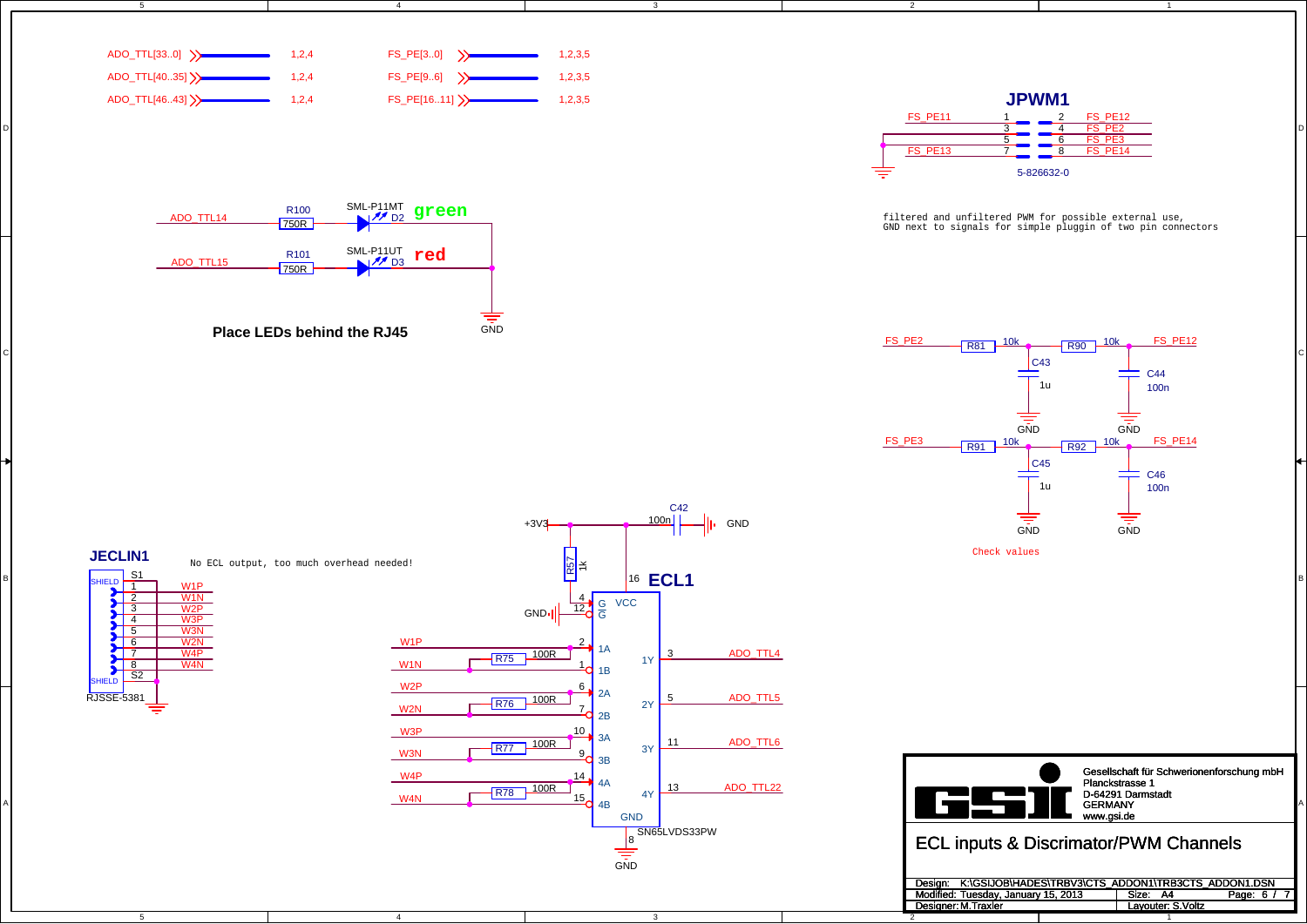

 $\overline{4}$ 

4

3

3

5

D

C

B

A

5

![](_page_6_Figure_1.jpeg)

2

![](_page_6_Figure_2.jpeg)

1

![](_page_6_Figure_3.jpeg)

LTC3025: 300mA

![](_page_6_Figure_5.jpeg)

c<br>IGSS II Gesellschaft für Schwerionenforschung mbH Planckstrasse 1 D-64291 Darmstadt GERMANY www.gsi.de **Power**

 $\overline{\phantom{a}}$ Design: K:\GSIJOB\HADES\TRBV3\CTS\_ADDON1\TRB3CTS\_ADDON1.DSN<br>Modified: Tuesday, January 15, 2013 Size: A4 Page: 7 / 7<br>Designer:M.Traxler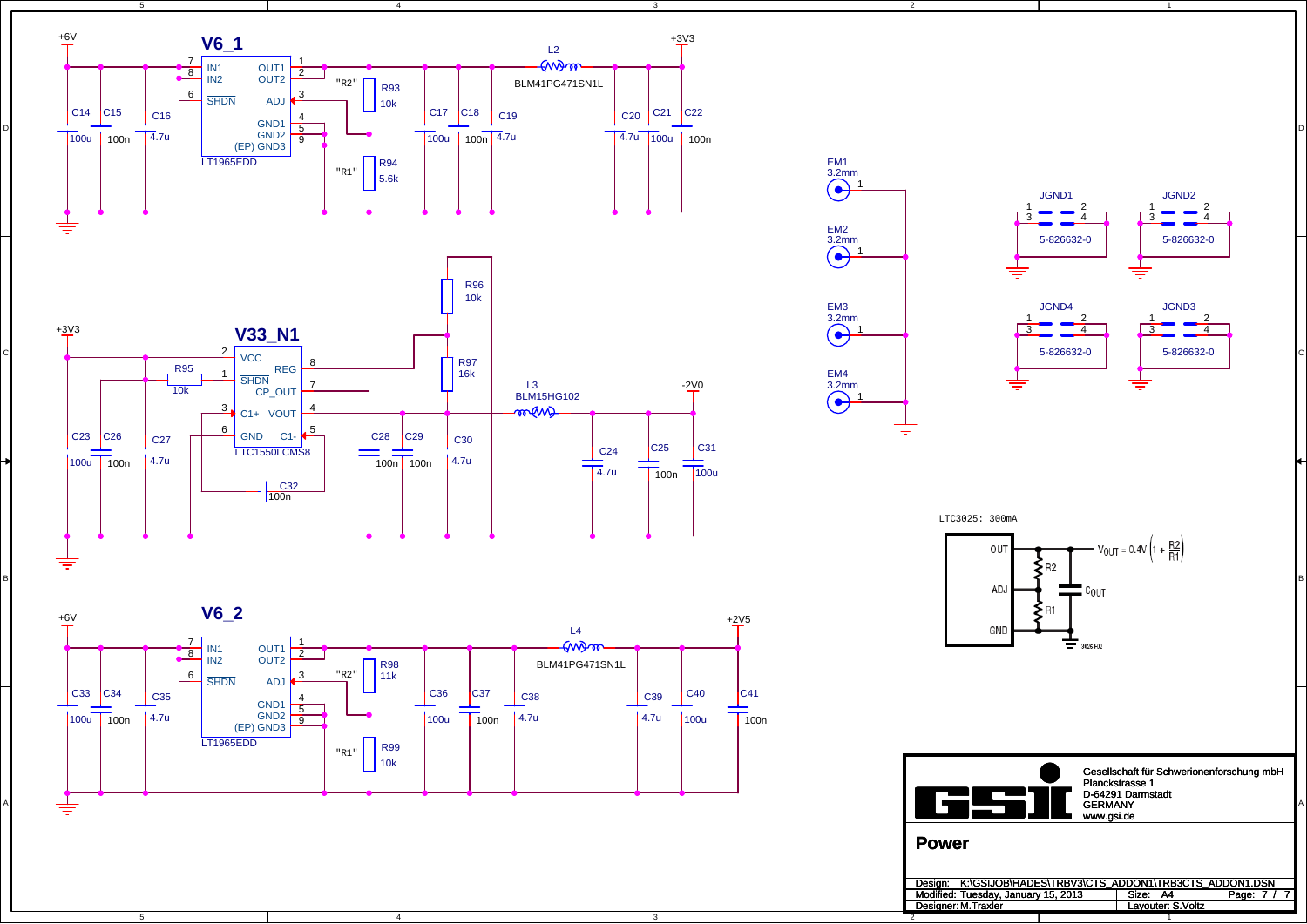![](_page_7_Figure_0.jpeg)

|    |                      | DRILL CHART: TOP to BOTTOM         |                               |                |
|----|----------------------|------------------------------------|-------------------------------|----------------|
|    |                      | ALL UNITS ARE IN MILLIMETERS       |                               |                |
|    | FIGURE               | SIZE                               | PLATED                        | <b>QTY</b>     |
|    |                      | 0.2                                | PLATED                        | 16             |
|    |                      | 0.2                                | PLATED                        | 694            |
|    | $\ddot{\phantom{0}}$ | 0.4                                | PLATED                        | $\mathbf{1}$   |
|    | $^{\circ}$           | 0.9                                | PLATED                        | 80             |
|    | ۰                    | $1 \quad 0$                        | PLATED                        | 34             |
|    |                      | 3.2                                | PLATED                        | $\overline{4}$ |
|    | ۰                    | $1.0$                              | NON-PLATED                    | 24             |
|    | $_{\odot}$           | 1.2                                | NON-PLATED                    | $\overline{4}$ |
|    | ۵                    | 2.4                                | NON-PLATED                    | 16             |
|    | C                    | 2.7                                | NON-PLATED                    | 12             |
|    |                      | 3.2                                | NON-PLATED                    | 3              |
|    |                      |                                    | TOTAL HOLES:                  | 888            |
| me |                      | Date Designer<br>TS AddOn1 01.2013 | J. Michel/M. Traxler S. Voltz | Layouter       |

Drd

 $\begin{picture}(120,110) \put(0,0){\vector(1,0){10}} \put(15,0){\vector(1,0){10}} \put(15,0){\vector(1,0){10}} \put(15,0){\vector(1,0){10}} \put(15,0){\vector(1,0){10}} \put(15,0){\vector(1,0){10}} \put(15,0){\vector(1,0){10}} \put(15,0){\vector(1,0){10}} \put(15,0){\vector(1,0){10}} \put(15,0){\vector(1,0){10}} \put(15,0){\vector(1,0){10}} \put(15,0){\vector$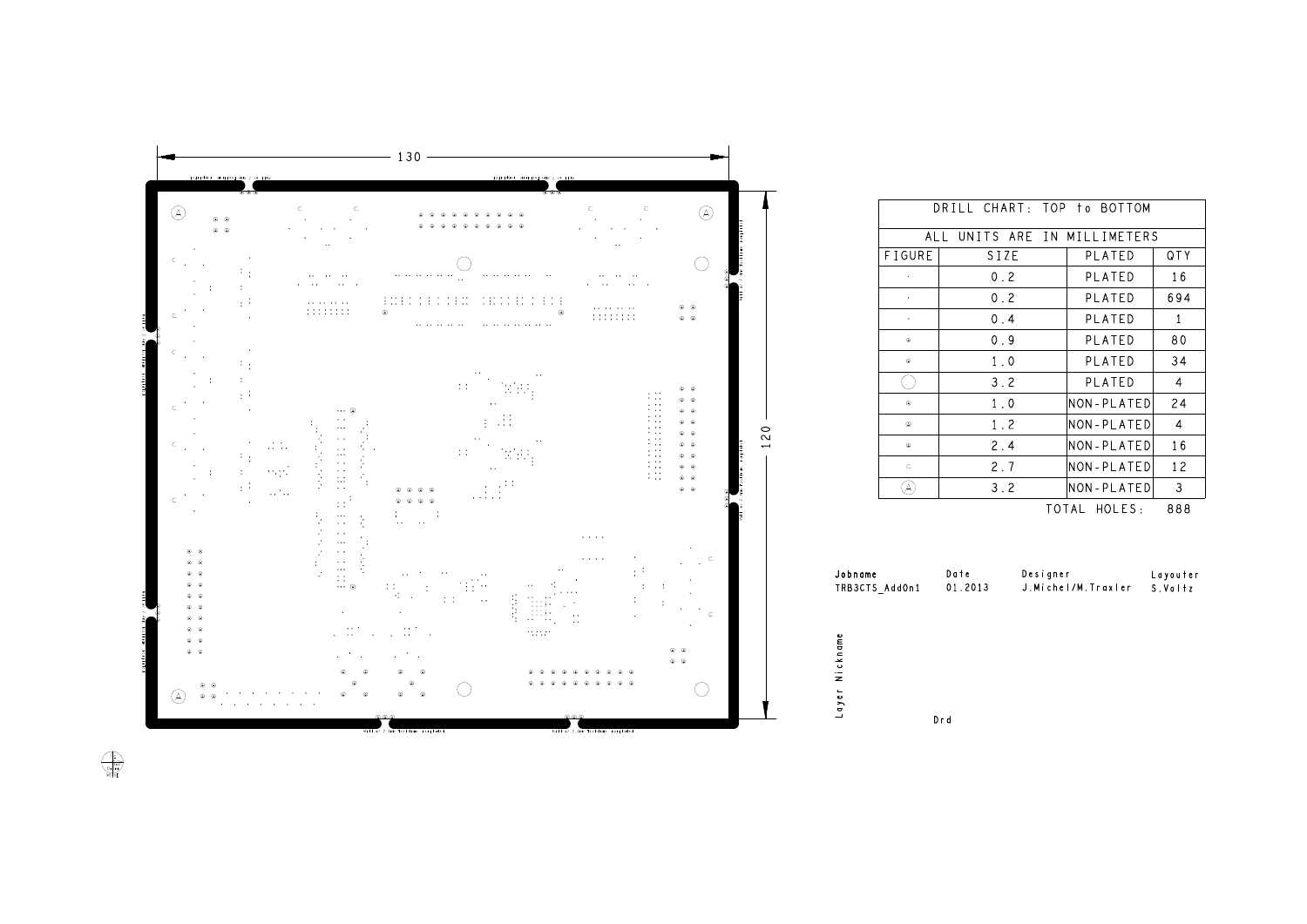Bestueckungsrand umlaufend 10mm

![](_page_8_Figure_1.jpeg)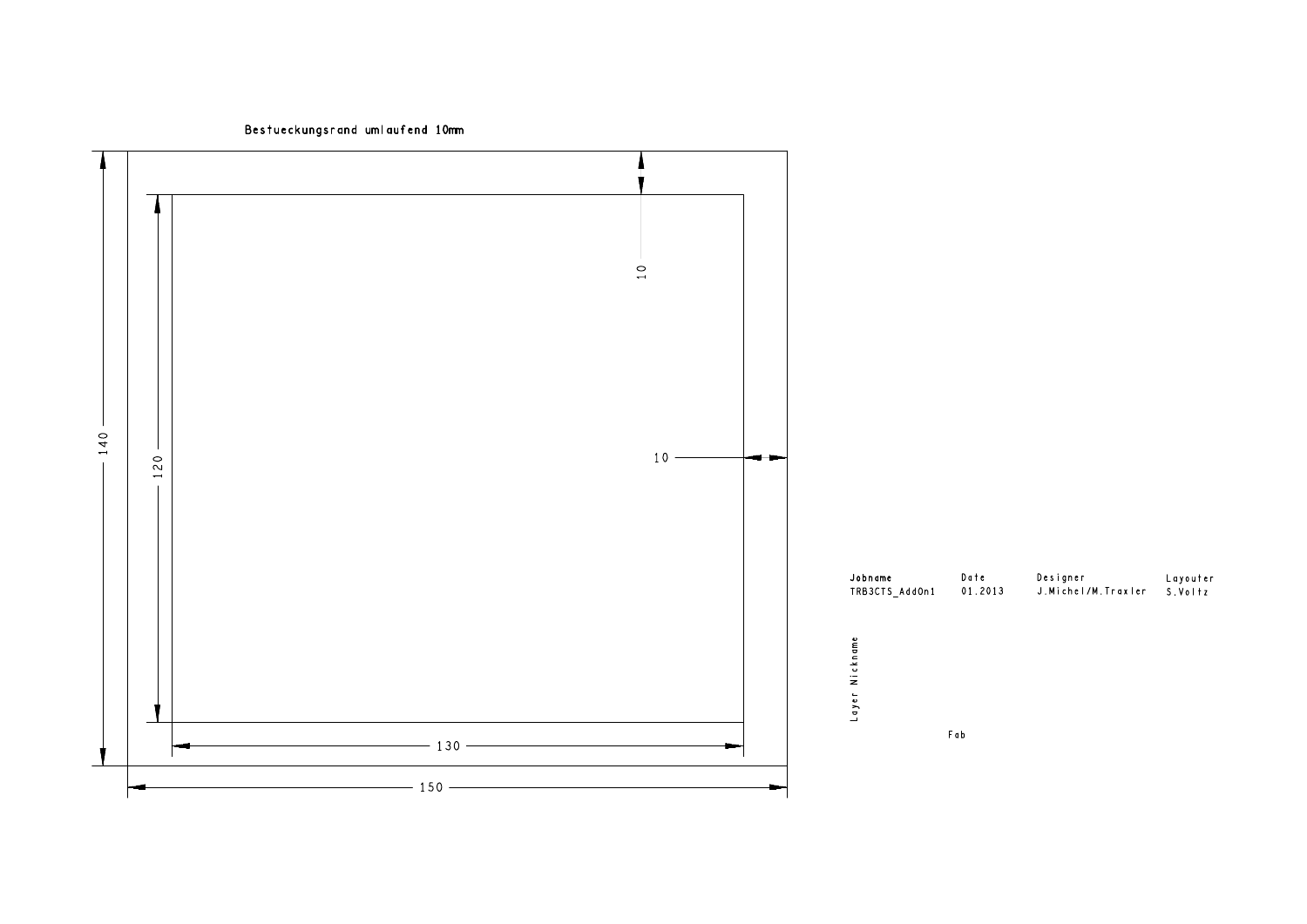![](_page_9_Figure_0.jpeg)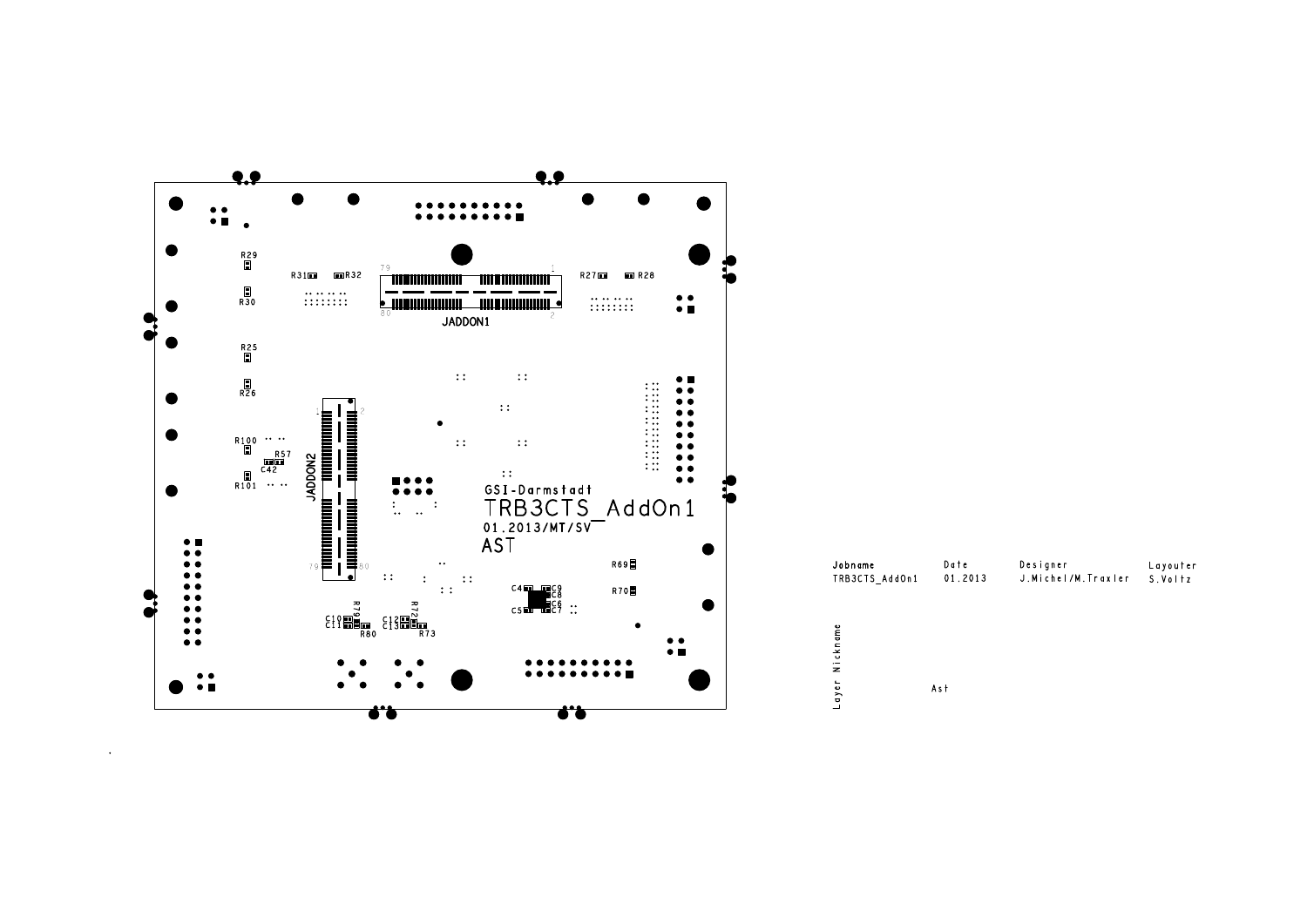![](_page_10_Figure_0.jpeg)

| Layouter   | Designer             | Date    | Jobname            |
|------------|----------------------|---------|--------------------|
| $5. Vo1+z$ | J. Michel/M. Traxler | 01.2013 | TRB3CTS_AddOn1     |
|            |                      |         |                    |
|            |                      |         |                    |
|            |                      |         | ckname             |
|            |                      |         |                    |
|            |                      |         | $-\cdot$<br>$\leq$ |
|            |                      |         | <b>Layer</b>       |
|            |                      | d s A   |                    |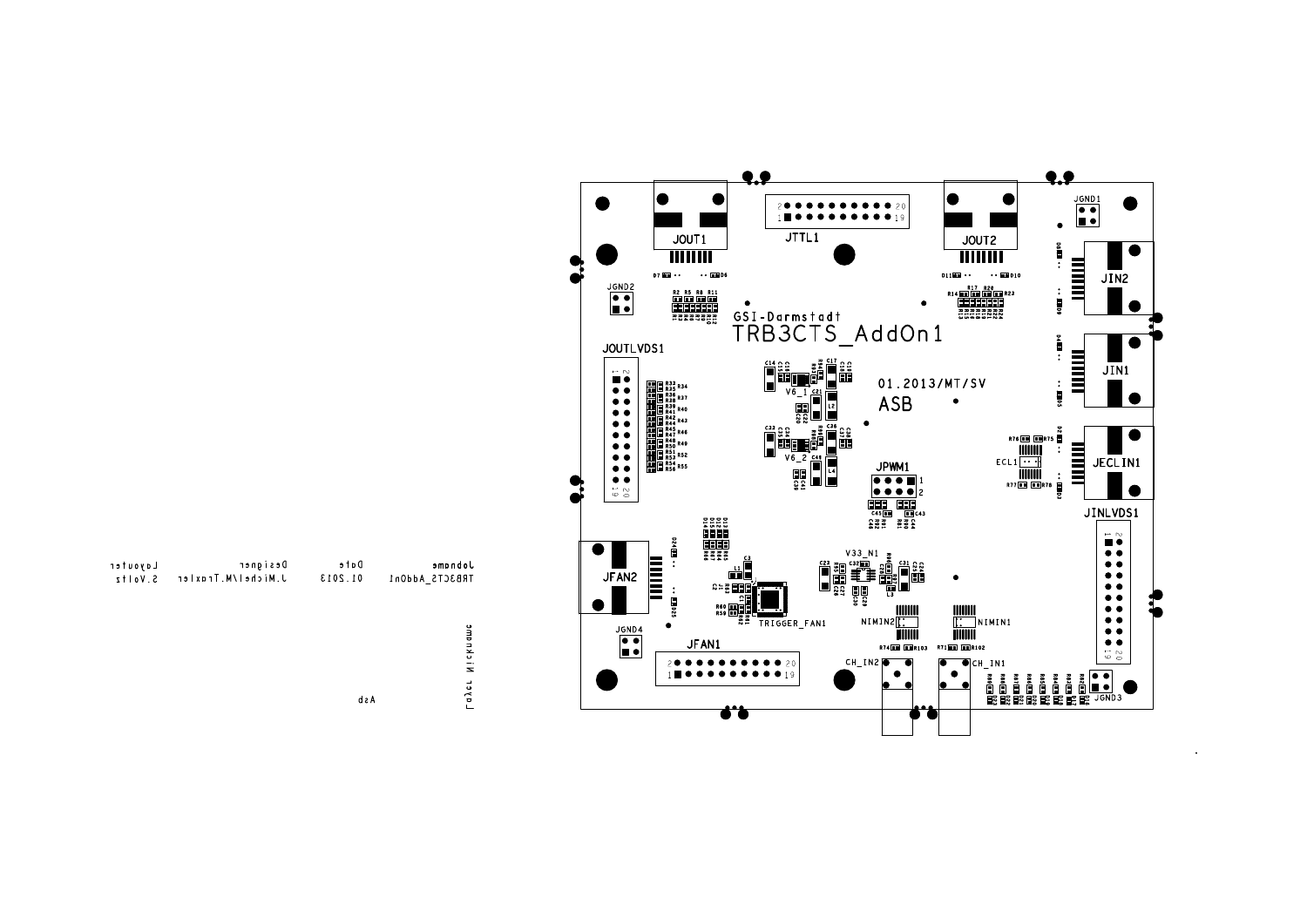![](_page_11_Figure_0.jpeg)

| Jobname                  | Date    | Designer             | Layouter |
|--------------------------|---------|----------------------|----------|
| TRB3CTS AddOn1           | 01.2013 | J. Michel/M. Traxler | S.VoItz  |
| Top<br>Nickname<br>Layer |         |                      |          |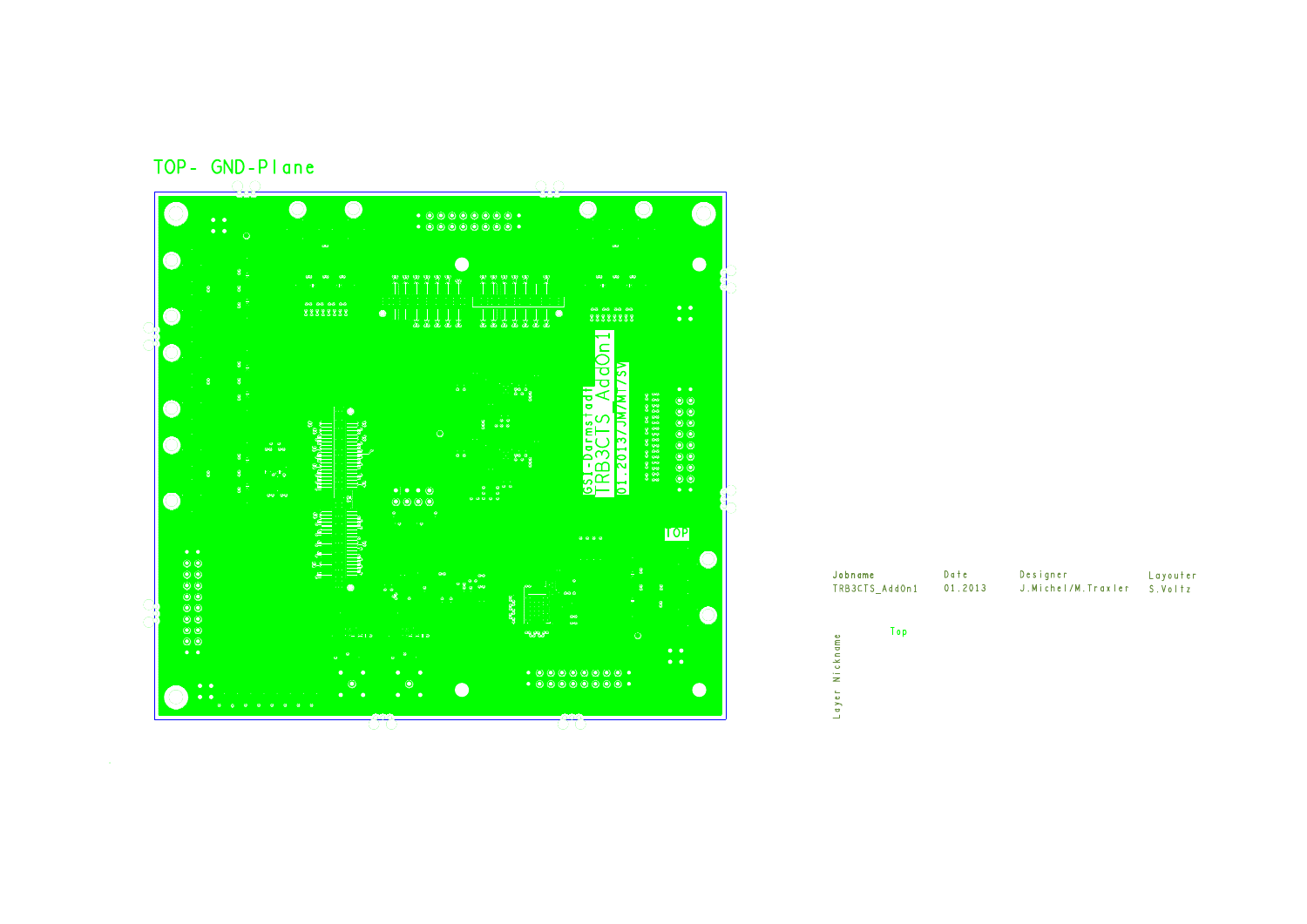![](_page_12_Figure_0.jpeg)

| Jobname                         | Date    | Designer             | Layouter |
|---------------------------------|---------|----------------------|----------|
| TRB3CTS AddOn1                  | 01.2013 | J. Michel/M. Traxler | S.Voltz  |
| Nickname<br><b>IO1</b><br>Layer |         |                      |          |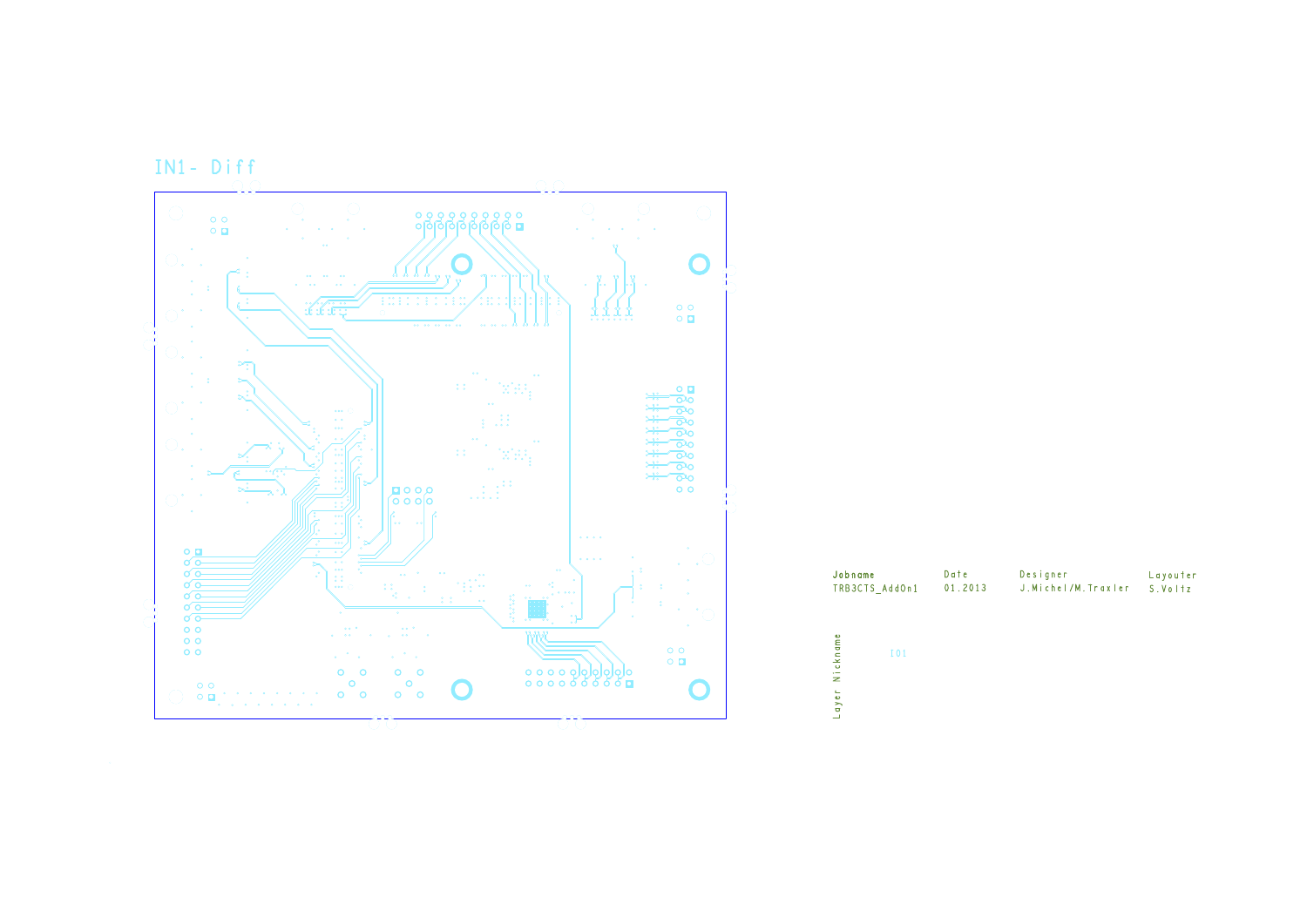![](_page_13_Figure_0.jpeg)

| Jobname                     | Date    | Designer           | Layouter |
|-----------------------------|---------|--------------------|----------|
| TRB3CTS_AddOn1              | 01.2013 | J.Michel/M.Traxler | S.Voltz  |
| ckname<br>102<br>Ξ<br>Layer |         |                    |          |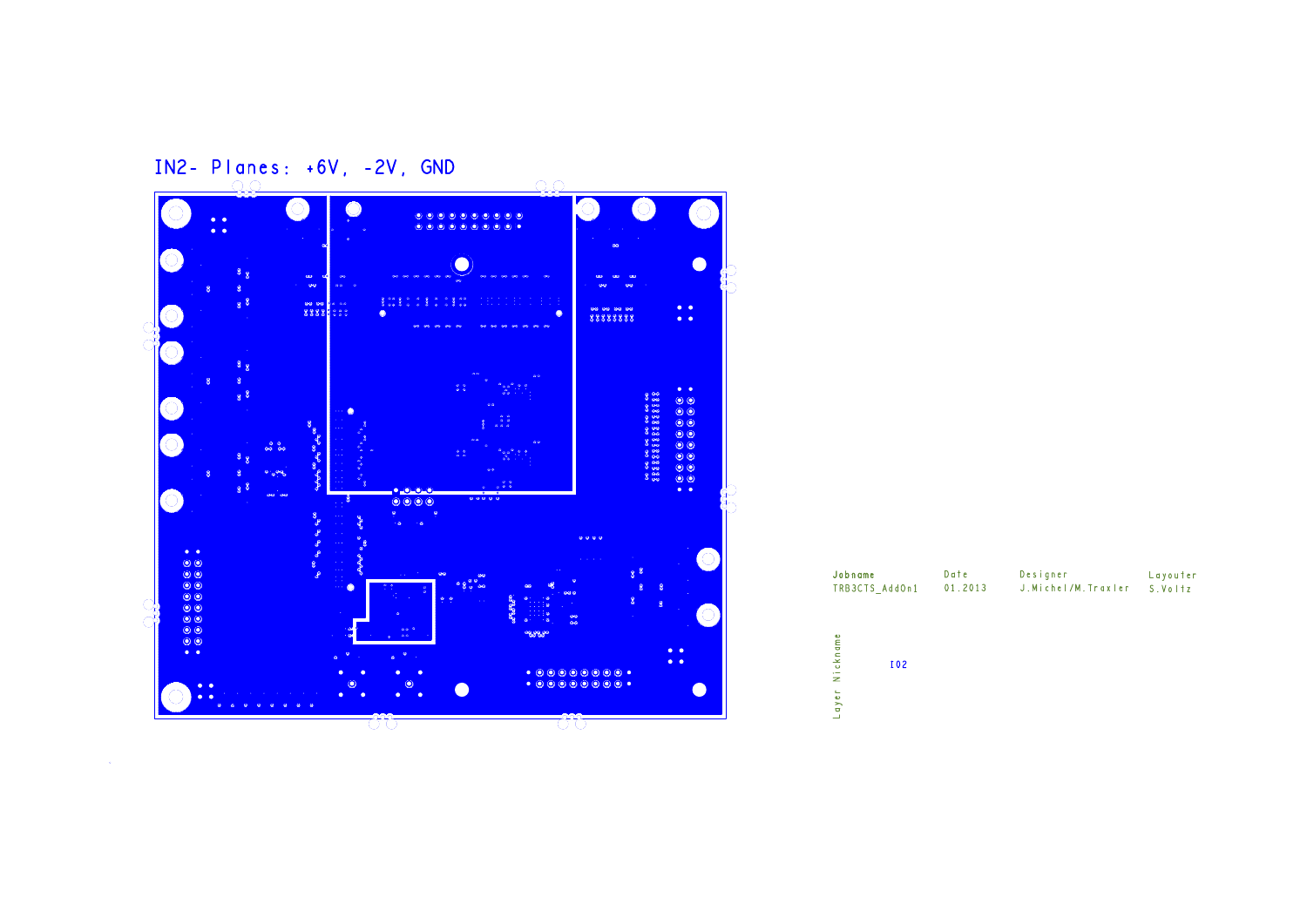![](_page_14_Figure_0.jpeg)

| Jobname                  | Date    | Designer           | Layouter |
|--------------------------|---------|--------------------|----------|
| TRB3CTS AddOn1           | 01.2013 | J.Michel/M.Traxler | S. Voltz |
| Nickname<br>103<br>Layer |         |                    |          |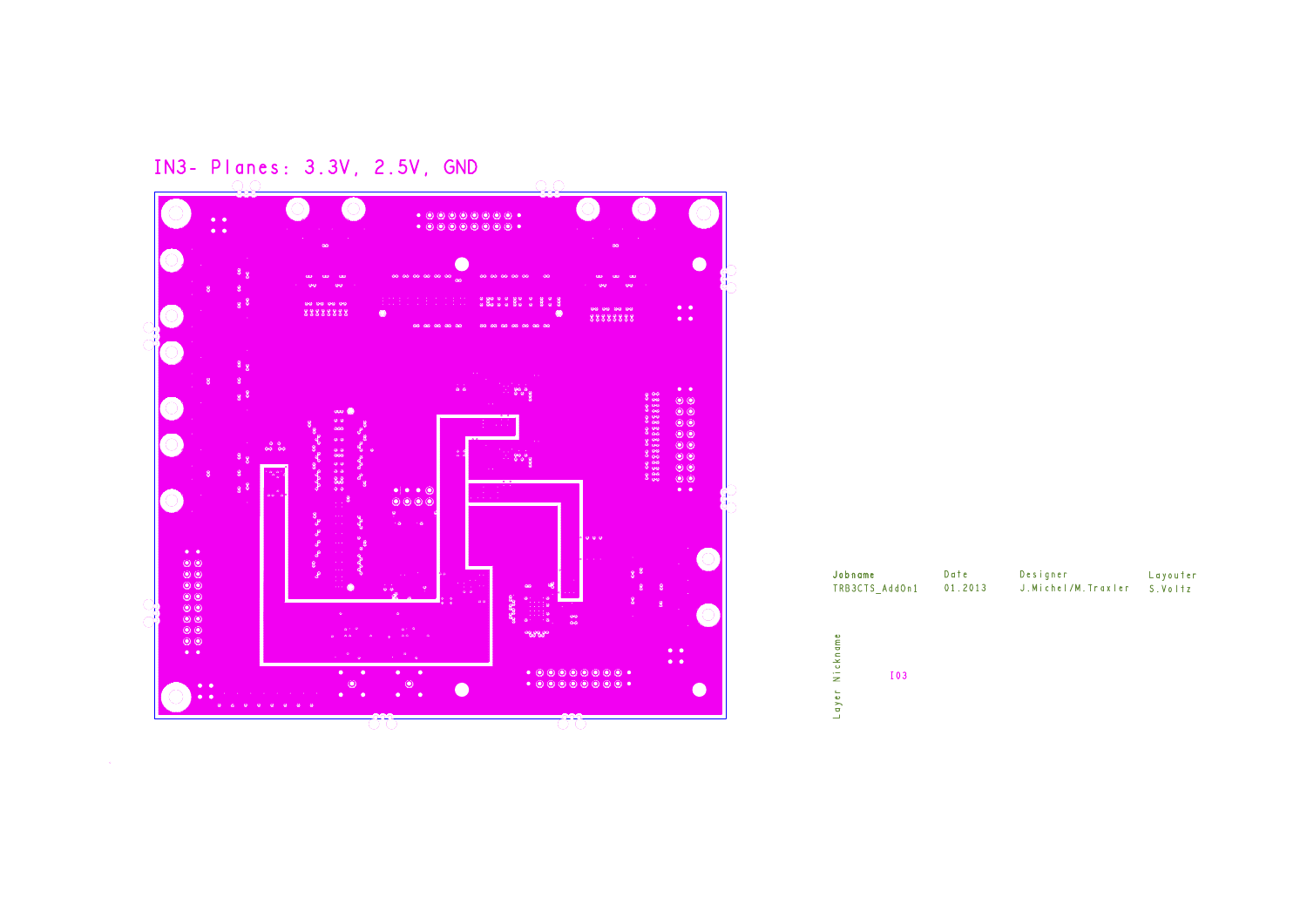![](_page_15_Figure_0.jpeg)

| Jobname                         | Date    | Designer             | Layouter |
|---------------------------------|---------|----------------------|----------|
| TRB3CTS_AddOn1                  | 01.2013 | J. Michel/M. Traxler | S. Voltz |
| Nickname<br><b>I04</b><br>Layer |         |                      |          |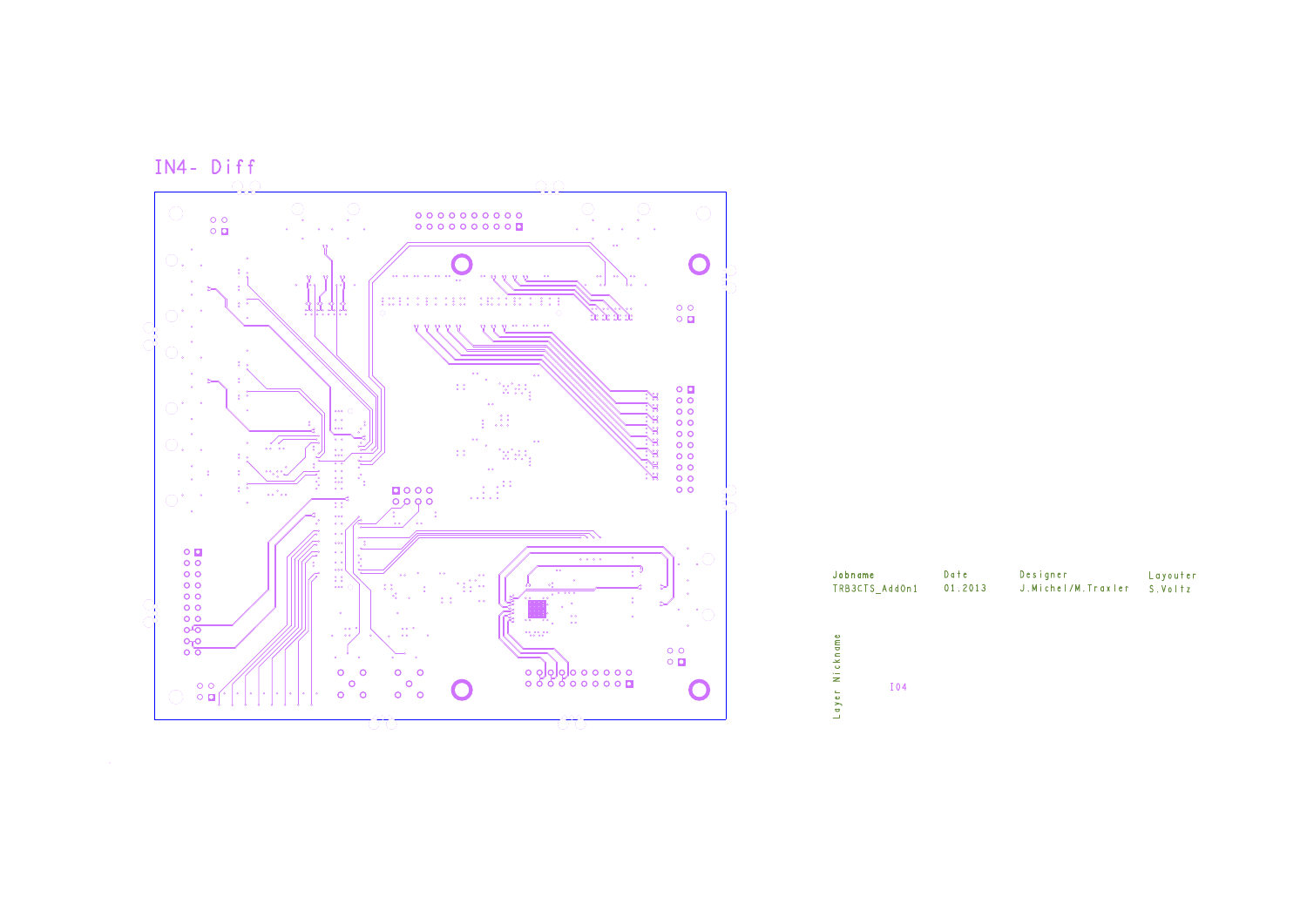![](_page_16_Figure_0.jpeg)

| Jobname               | TRB3CTS AddOn1 | Date<br>01.2013 | Designer<br>J. Michel/M. Traxler | Layouter<br>S. Voltz |
|-----------------------|----------------|-----------------|----------------------------------|----------------------|
| ickname<br>z<br>Layer | Bot            |                 |                                  |                      |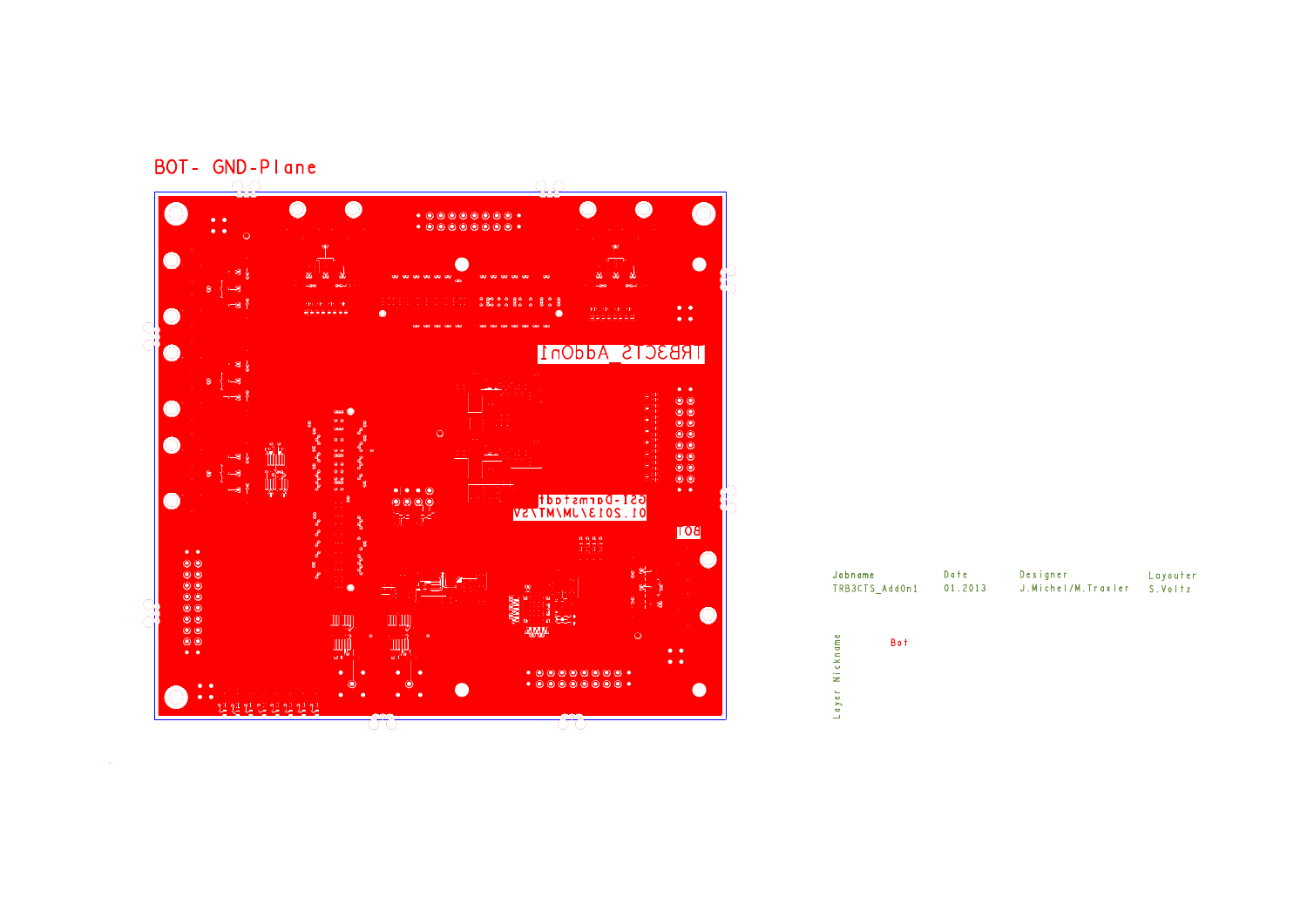![](_page_17_Figure_0.jpeg)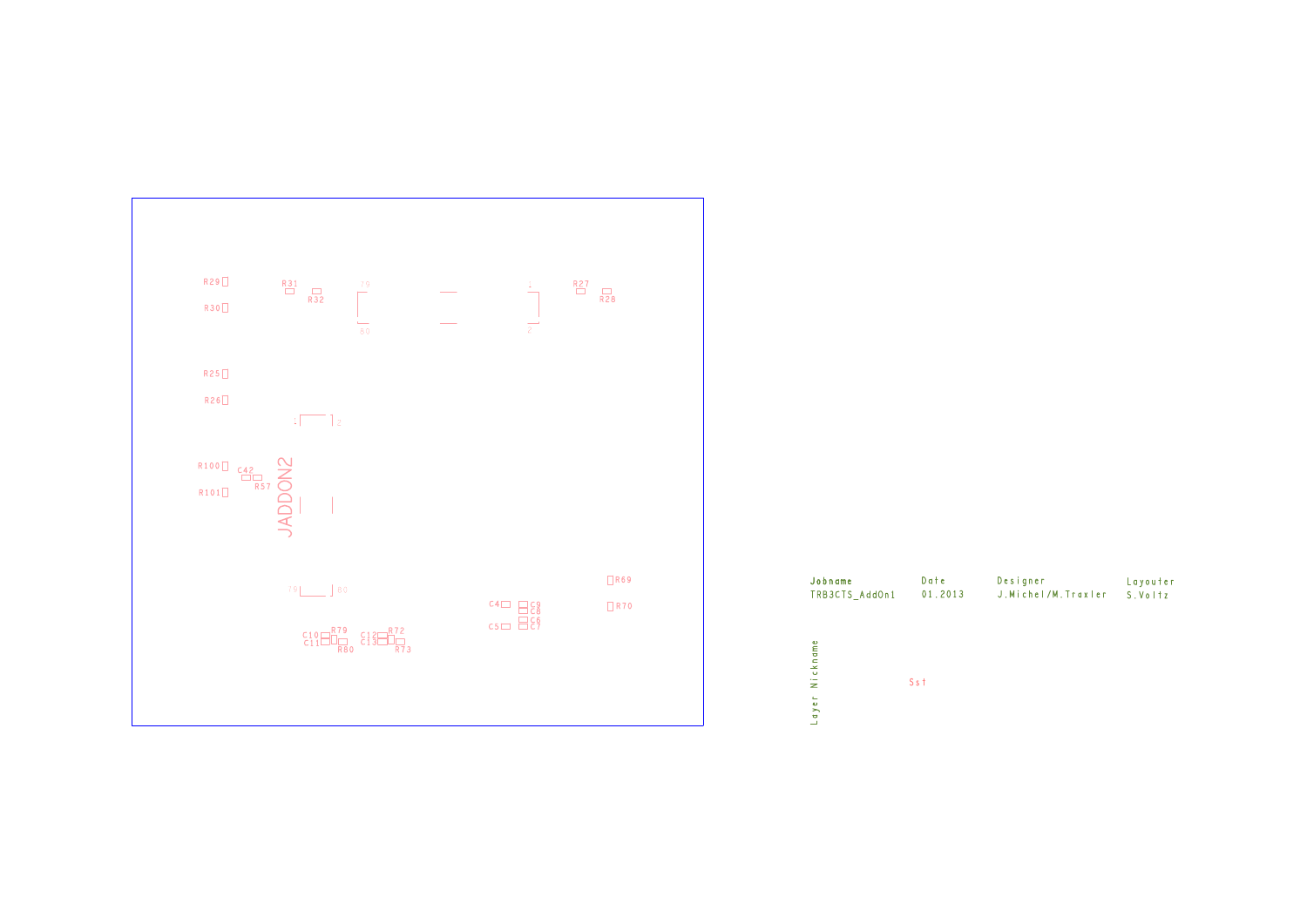![](_page_18_Figure_0.jpeg)

| Jobname<br>TRB3CTS AddOn1                  | Date<br>01.2013 | Designer<br>J.Michel/M.Traxler | Layouter<br>S.VoItz |
|--------------------------------------------|-----------------|--------------------------------|---------------------|
|                                            |                 |                                |                     |
| ckname<br>$\overline{a}$<br>z<br>ayer<br>┙ | Ssb             |                                |                     |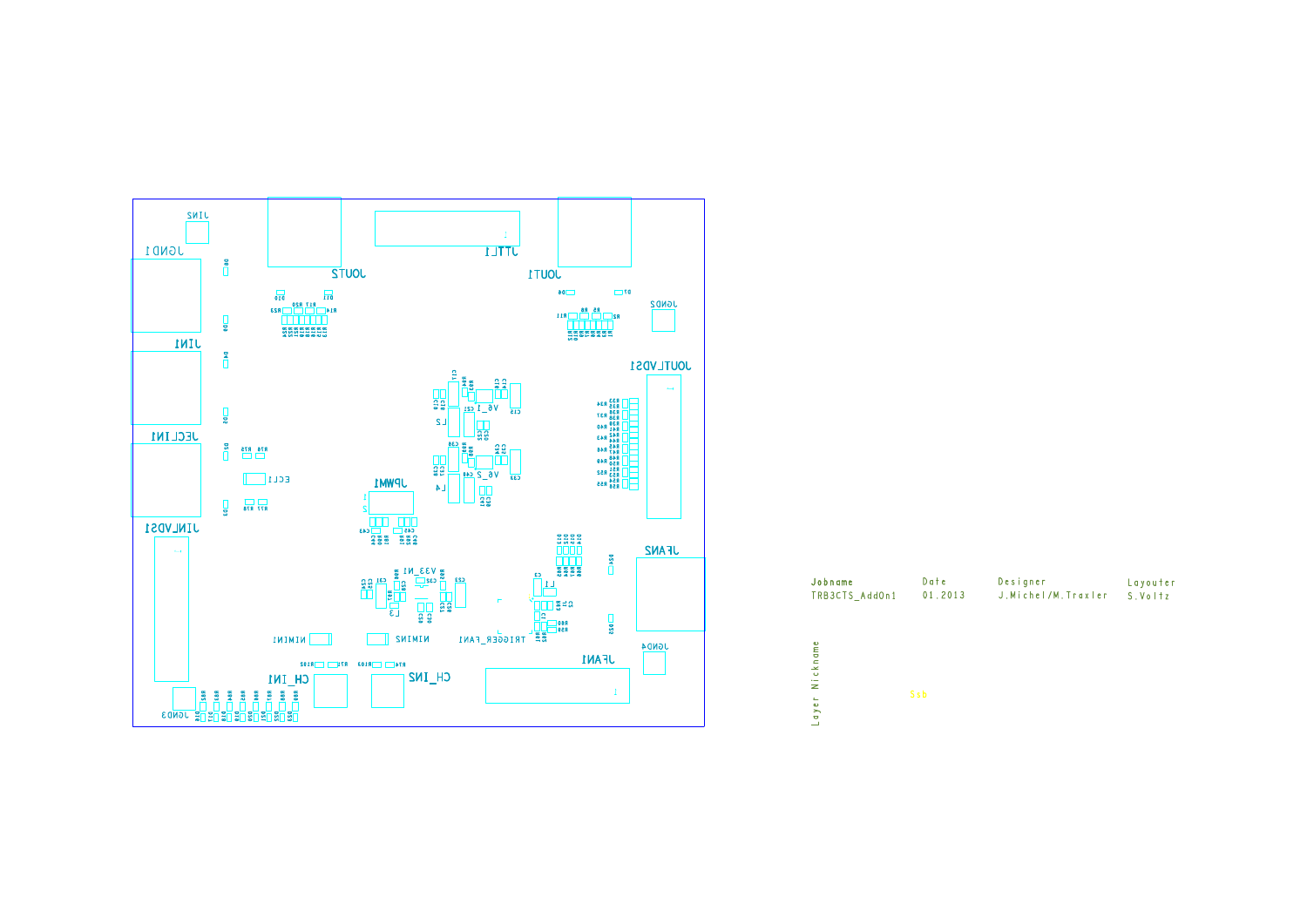![](_page_19_Figure_0.jpeg)

Multilayer stack up modules are protected by patent - Generated with StackUpWizard V2.848 ©2011 by ILFA Feinstleitertechnik GmbH Multilayer stack up modules are protected by patent - Generated with StackUpWizard V2.848@2011 by ILFA Feinstleitertechnik GmbH